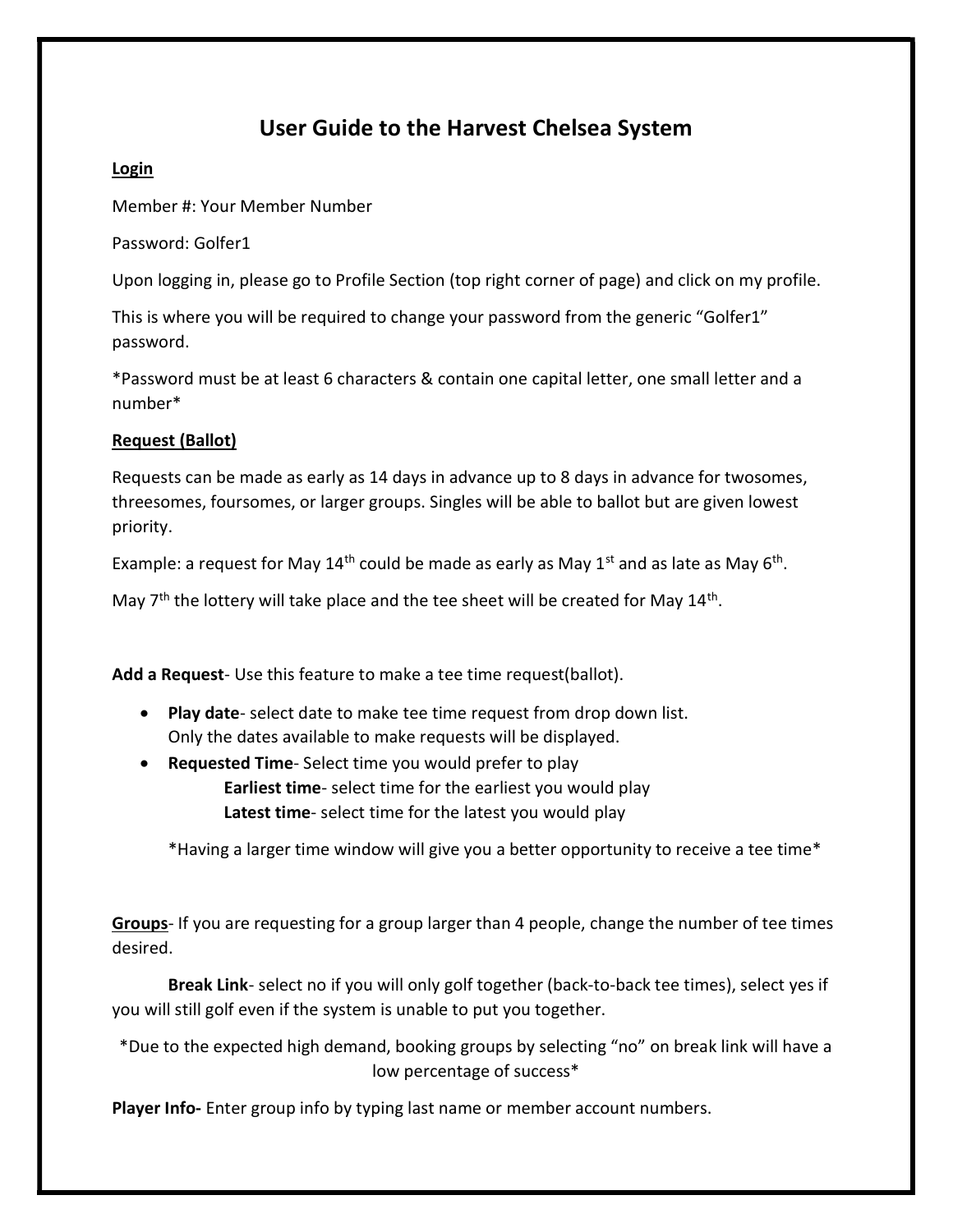If booking in non-member guest- Change No Guest to Guest in drop down menu and type in Guest's First & Last Name

Click Submit to finalize your request.

## All members in your request will receive an email

### of the date and time, you requested.

### Edit a Request (Ballot)

Click "Edit Request"

Enter member number and the request confirmation number.

This will bring up the request you would like to edit. From Here you can adjust the tee time info (date/time) and the player info (change of player or guest).

Then select Submit.

Any member on the request can edit the request.

### Delete a Request

Click "Delete Request"

Enter member number and the request confirmation number

Select Submit if you would like to DELETE Request

Any member on the request can delete the request.

# We recommend designating a captain for each group to take control of any modifications to the request.

### Review

Under the review section you can review the following:

- Your Schedule
- Your Requests
- Your Overflow (Waitlist)
- Your Play History

### Booking Within 7 days of Desired tee time (After Lottery/Ballot Placement as occurred)